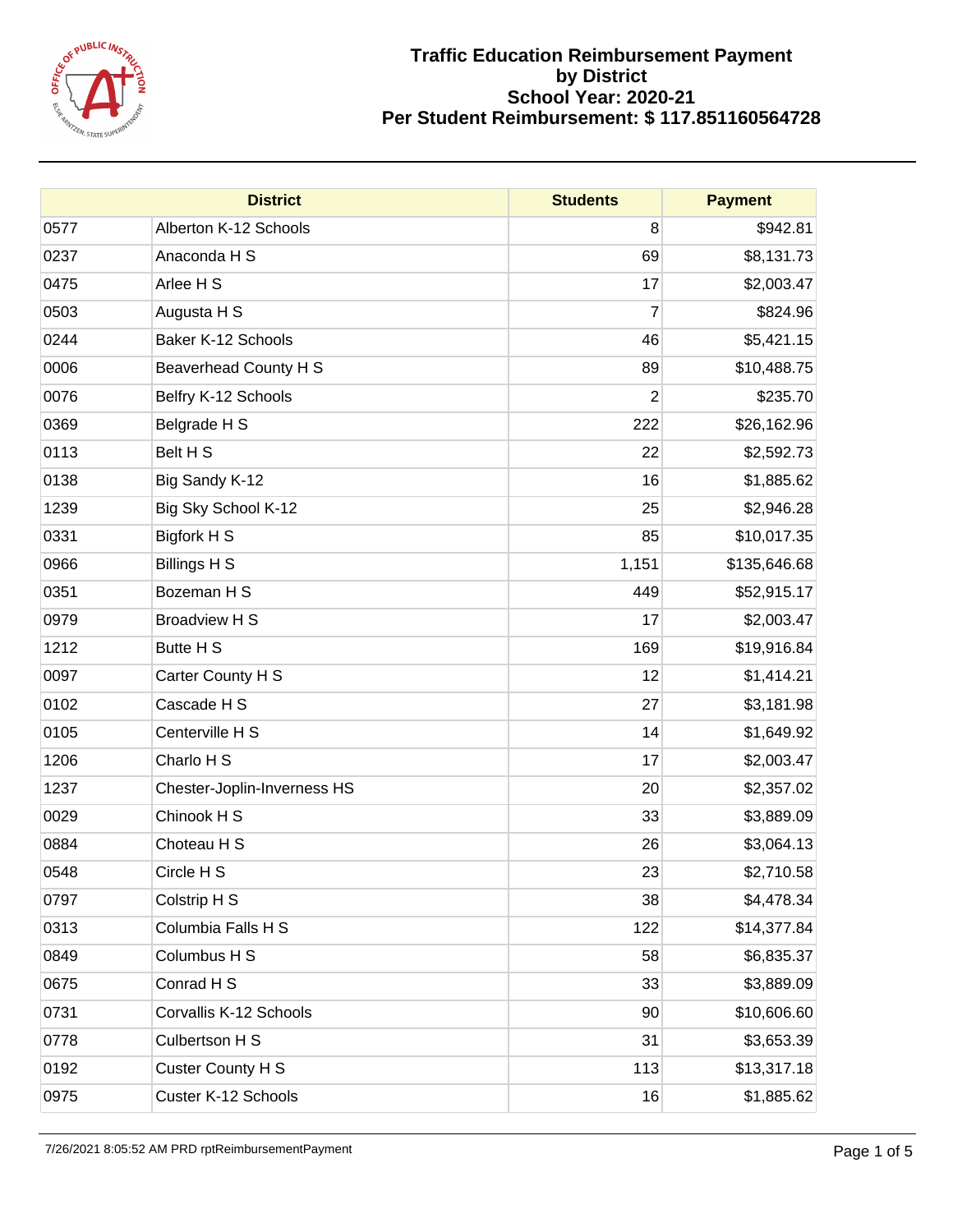

|      | <b>District</b>             | <b>Students</b> | <b>Payment</b> |
|------|-----------------------------|-----------------|----------------|
| 0403 | Cut Bank H S                | 15              | \$1,767.77     |
| 0740 | Darby K-12 Schools          | 19              | \$2,239.17     |
| 0207 | Dawson H S                  | 58              | \$6,835.37     |
| 0420 | Drummond H S                | 7               | \$824.96       |
| 1235 | Dutton/Brady K-12 Schools   | $6\phantom{1}6$ | \$707.11       |
| 1240 | East Helena K-12            | 115             | \$13,552.89    |
| 0546 | Ennis K-12 Schools          | 19              | \$2,239.17     |
| 0891 | Fairfield H S               | 22              | \$2,592.73     |
| 0751 | Fairview H S                | 22              | \$2,592.73     |
| 0259 | Fergus H S                  | 69              | \$8,131.73     |
| 0311 | Flathead H S                | 499             | \$58,807.73    |
| 0743 | Florence-Carlton K-12 Schls | 68              | \$8,013.88     |
| 0791 | Forsyth H S                 | 26              | \$3,064.13     |
| 0134 | Fort Benton H S             | 22              | \$2,592.73     |
| 0599 | Frenchtown K-12 Schools     | 89              | \$10,488.75    |
| 0787 | Froid H S                   | 26              | \$3,064.13     |
| 0072 | Fromberg K-12               | 9               | \$1,060.66     |
| 1191 | Gardiner H S                | $\overline{7}$  | \$824.96       |
| 0378 | Garfield County H S         | 16              | \$1,885.62     |
| 0154 | Geraldine K-12              | 9               | \$1,060.66     |
| 0926 | Glasgow K-12 Schools        | 81              | \$9,545.94     |
| 0269 | Grass Range H S             | 4               | \$471.40       |
| 0099 | <b>Great Falls H S</b>      | 602             | \$70,946.40    |
| 0735 | Hamilton K-12 Schools       | 107             | \$12,610.07    |
| 1189 | Hardin H S                  | 15              | \$1,767.77     |
| 0031 | Harlem H S                  | 20              | \$2,357.02     |
| 0946 | Harlowton K-12              | 20              | \$2,357.02     |
| 0543 | Harrison K-12 Schools       | 18              | \$2,121.32     |
| 0428 | Havre H S                   | 121             | \$14,259.99    |
| 1226 | Heart Butte K-12 Schools    | 12              | \$1,414.21     |
| 0488 | Helena H S                  | 386             | \$45,490.55    |
| 0146 | Highwood K-12               | 15              | \$1,767.77     |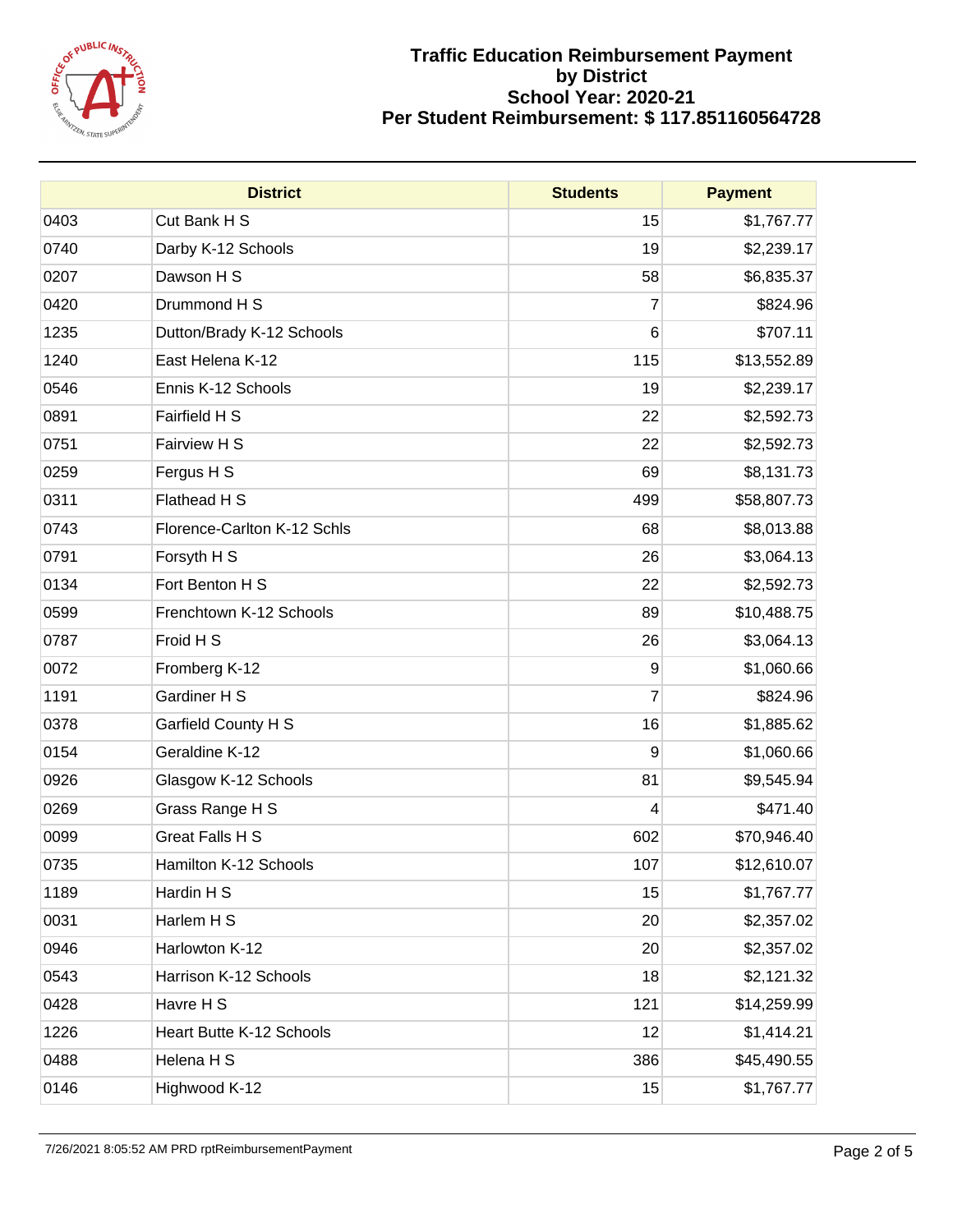

|      | <b>District</b>              | <b>Students</b> | <b>Payment</b> |
|------|------------------------------|-----------------|----------------|
| 0933 | Hinsdale H S                 | 3               | \$353.55       |
| 0469 | Hobson K-12 Schools          | 10              | \$1,178.51     |
| 0815 | Hot Springs K-12             | 9               | \$1,060.66     |
| 0983 | Huntley Project K-12 Schools | 65              | \$7,660.33     |
| 0457 | Jefferson H S                | 73              | \$8,603.13     |
| 0061 | Joliet H S                   | 30              | \$3,535.53     |
| 0769 | Lambert H S                  | 7               | \$824.96       |
| 0971 | Laurel H S                   | 211             | \$24,866.60    |
| 0009 | Lima K-12 Schools            | 5               | \$589.26       |
| 0528 | Lincoln County H S           | 79              | \$9,310.24     |
| 1221 | Lincoln K-12 Schools         | 11              | \$1,296.36     |
| 1241 | Lockwood K-12                | 86              | \$10,135.20    |
| 0659 | Malta K-12 Schools           | 24              | \$2,828.43     |
| 0348 | Manhattan High School        | 91              | \$10,724.46    |
| 0584 | Missoula H S                 | 579             | \$68,235.82    |
| 9258 | Mont Sch for Deaf Blind      | $\overline{2}$  | \$235.70       |
| 0274 | Moore H S                    | 4               | \$471.40       |
| 1234 | North Star HS                | 9               | \$1,060.66     |
| 0847 | Park City H S                | 21              | \$2,474.87     |
| 0613 | Park H S                     | 41              | \$4,831.90     |
| 0416 | Philipsburg K-12 Schools     | 6               | \$707.11       |
| 0803 | Plains K-12                  | 35              | \$4,124.79     |
| 0828 | Plentywood K-12 Schools      | 28              | \$3,299.83     |
| 0256 | Plevna K-12 Schools          | 9               | \$1,060.66     |
| 0478 | Polson H S                   | 104             | \$12,256.52    |
| 0776 | Poplar H S                   | 19              | \$2,239.17     |
| 0706 | Powder River Co Dist H S     | 21              | \$2,474.87     |
| 0713 | Powell County H S            | 12              | \$1,414.21     |
| 0895 | Power H S                    | 17              | \$2,003.47     |
| 0859 | Rapelje H S                  | 6               | \$707.11       |
| 0057 | Red Lodge H S                | 69              | \$8,131.73     |
| 0851 | Reed Point H S               | 4               | \$471.40       |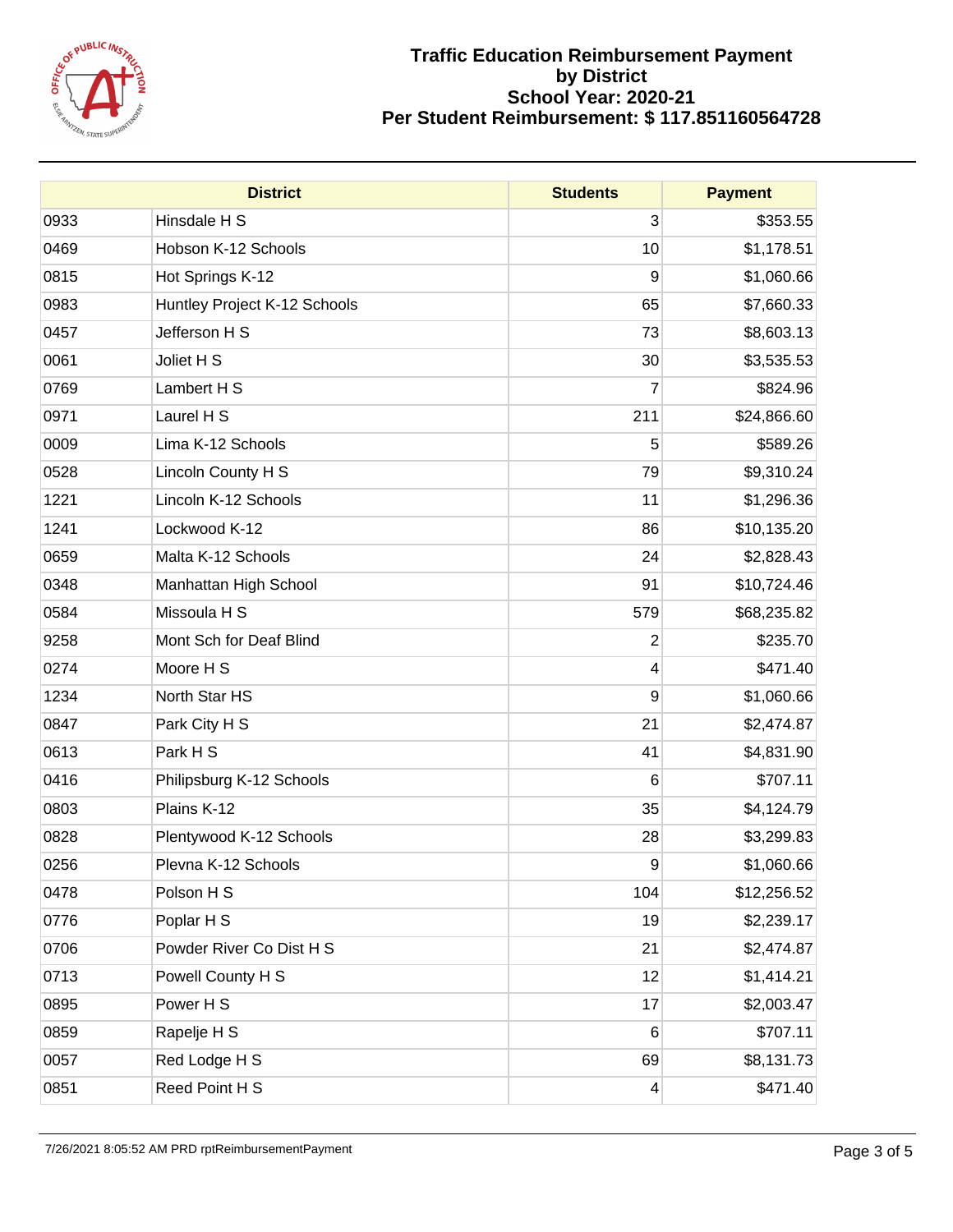

|      | <b>District</b>              | <b>Students</b> | <b>Payment</b> |
|------|------------------------------|-----------------|----------------|
| 0228 | Richey H S                   | 9               | \$1,060.66     |
| 0069 | Roberts K-12 Schools         | 23              | \$2,710.58     |
| 1229 | Rocky Boy H S                | 4               | \$471.40       |
| 1200 | Ronan H S                    | 75              | \$8,838.84     |
| 0606 | Roundup High School          | 33              | \$3,889.09     |
| 0407 | Ryegate K-12 Schools         | $\overline{2}$  | \$235.70       |
| 0657 | Saco H S                     | 5               | \$589.26       |
| 0748 | Savage H S                   | 6               | \$707.11       |
| 0194 | Scobey K-12 Schools          | 16              | \$1,885.62     |
| 0911 | Shelby H S                   | 10              | \$1,178.51     |
| 0986 | Shepherd H S                 | 71              | \$8,367.43     |
| 0746 | Sidney H S                   | 87              | \$10,253.05    |
| 0118 | Simms H S                    | 14              | \$1,649.92     |
| 0464 | Stanford K-12 Schools        | 29              | \$3,417.68     |
| 0733 | Stevensville H S             | 92              | \$10,842.31    |
| 0903 | Sunburst K-12 Schools        | 26              | \$3,064.13     |
| 0579 | Superior K-12 Schools        | 12              | \$1,414.21     |
| 0882 | Sweet Grass County H S       | 45              | \$5,303.30     |
| 0726 | Terry K-12 Schools           | 8               | \$942.81       |
| 0805 | Thompson Falls H S           | 28              | \$3,299.83     |
| 0361 | Three Forks H S              | 48              | \$5,656.86     |
| 0055 | Townsend K-12 Schools        | 65              | \$7,660.33     |
| 0520 | Troy H S                     | 18              | \$2,121.32     |
| 0045 | Turner H S                   | $\overline{7}$  | \$824.96       |
| 0540 | Twin Bridges K-12 Schools    | 14              | \$1,649.92     |
| 0680 | Valier H S                   | 13              | \$1,532.07     |
| 0738 | Victor K-12 Schools          | 25              | \$2,946.28     |
| 0374 | <b>West Yellowstone K-12</b> | 29              | \$3,417.68     |
| 0570 | White Sulphur Spgs K-12      | 13              | \$1,532.07     |
| 0335 | Whitefish H S                | 131             | \$15,438.50    |
| 0454 | Whitehall H S                | 35              | \$4,124.79     |
| 0663 | Whitewater K-12 Schools      | 5               | \$589.26       |